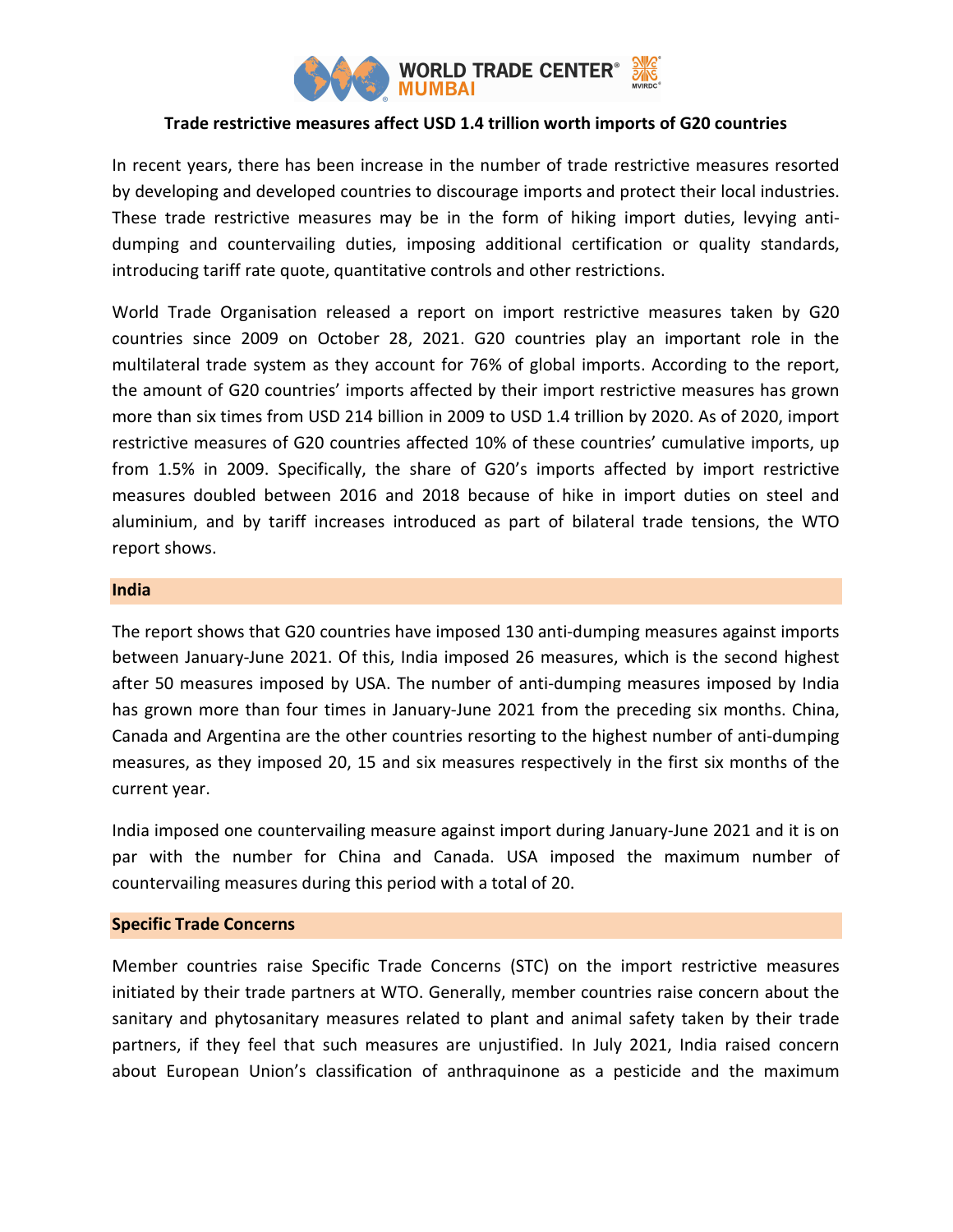

residual limit (MRL) norms that is applicable to imported tea. India also raised concern about Russia's move to classify tea as "fruits and vegetables".

India voiced its concern at the WTO against the new affidavit and product certification norms imposed by Argentina for imported boards derived from wood.

## Trade Concerns raised against India

India's trade partners have raised concern about the import restrictive measures taken by India at the WTO. For instance, Taiwan has raised concern about the quality control order introduced by India on imported caustic soda. Taiwan, European Union and Indonesia raised concern about the import policy on tyres introduced by India. Specifically, Indonesia raised concern about Indian Standards and import restriction on automotive products such as wheels, rims, safety glass and helmets. Japan has complained about India's import restriction on air conditioners and mandatory certification for steel products. On the other hand, Australia, Canada, EU, Russia and USA have voiced concern about India's restriction on import of certain pulses.

#### Notifications

#### PIB

Prime Minister co-chairs 18<sup>th</sup> India-ASEAN Summit

https://pib.gov.in/PressReleasePage.aspx?PRID=1767289

Prime Minister participates in 16th East Asia Summit on October 27, 2021

https://pib.gov.in/PressReleasePage.aspx?PRID=1767057

ADB offers USD 100 million loan for agribusiness in Maharashtra

https://pib.gov.in/PressReleasePage.aspx?PRID=1767019

Fashion Show displays 60 designs of Khadi

https://pib.gov.in/PressReleasePage.aspx?PRID=1766899

Minister calls for reducing import dependence for steel

https://pib.gov.in/PressReleasePage.aspx?PRID=1766339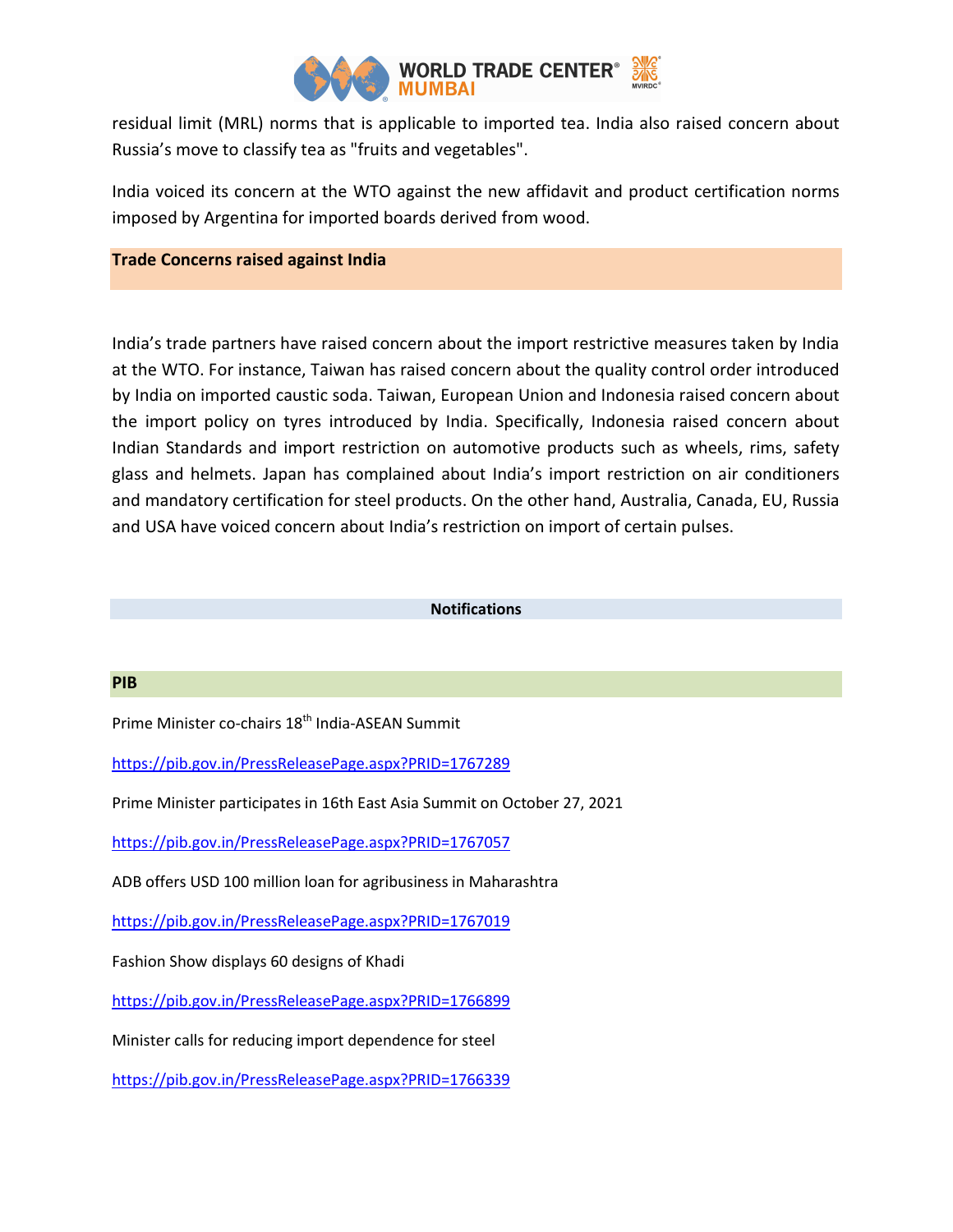

# **CBIC**

Amendment in Courier Imports and Exports (Clearance) Regulations, 1998

https://www.cbic.gov.in/resources//htdocs-cbec/customs/cs-act/notifications/notfns-2021/csnt2021/csnt86-2021.pdf

Introduction of anti-absorption provision in Customs Tariff Rules, 1995

https://www.cbic.gov.in/resources//htdocs-cbec/customs/cs-act/notifications/notfns-2021/csnt2021/csnt84-2021.pdf

Anti-dumping duty on iron and steel products imported from China

https://www.cbic.gov.in/resources//htdocs-cbec/customs/cs-act/notifications/notfns-2021/csadd2021/csadd64-2021.pdf

## RBI

Micro finance: Empowering a Billion Dreams

https://www.rbi.org.in/Scripts/BS\_SpeechesView.aspx?Id=1137

## DGFT

Revision in tariff rate quote quantity and extension of application date under India-Mauritius CECPA

https://content.dgft.gov.in/Website/dgftprod/9b%20f2c92-9c1a-4d2c-aebd-4dd241e9d59d/PN%20English%2031%20dt%2028-10-21-.pdf